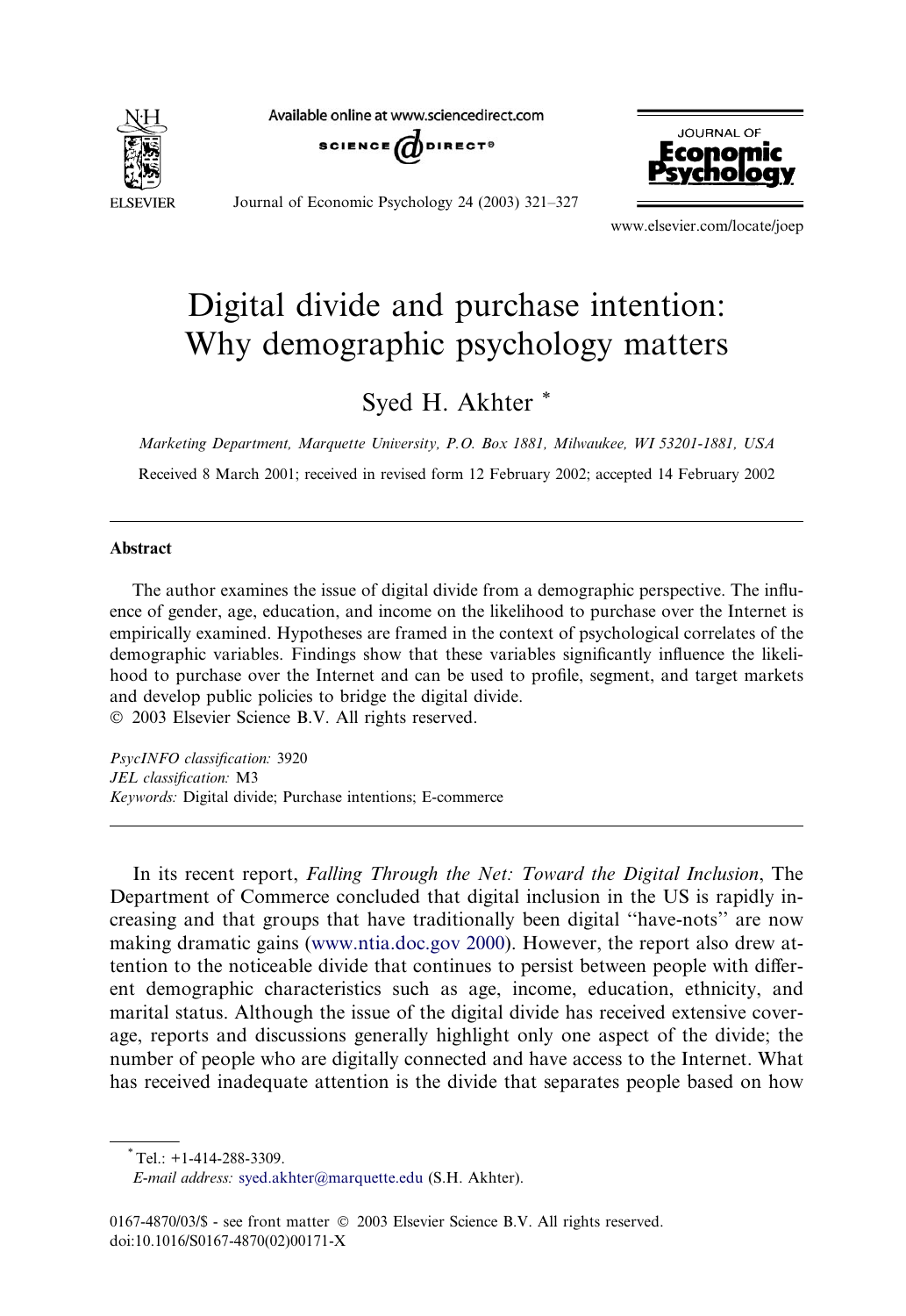they use the Internet. From both business and public policy perspectives, this divide has far reaching consequences.

The introduction of the Internet into our social system has raised theoretical questions and public policy concerns. One substantive theoretical question relates to factors that explain different uses of the Internet. For example, why are some people more likely to use the Internet for making a purchase and some less? And from a public policy perspective it would be valuable to identify people who are less likely to use the Internet.

Taking an interdisciplinary approach, this paper explores relations between demographic variables and the likelihood of making a purchase over the Internet. Understanding these relations can facilitate the development of consumer profiles that can be used to segment and target customers. Similarly, these profiles can provide public policy officials with the information they need to reach people who can benefit from policies that encourage the use of the Internet. Thus, the objective of this paper is to empirically test relations between demographic characteristics and the likelihood of purchasing over the Internet.

### 1. Introduction

Building on the works of Robertson (1967), Bass (1969), and Rogers (1983, 1995), scholars have attempted to understand the influence of consumer characteristics on the adoption of new products. Two types of characteristics commonly studied are demographic characteristics (LaBay & Kinnear, 1981; Marks & Hughes, 1976) and personality traits (Brittingham, Goff, & Haring, 1989; Ehrlich & Lee, 1969; Gatignon & Robertson, 1989). Together these studies have enhanced our understanding of the product adoption process, especially of single-use products.

With the ongoing crisis in the dot-com business-to-consumer sector, the understanding of relations between demographic characteristics and the use of the Internet, a multiple-use product, is becoming increasingly important. Although there are many descriptive studies of Internet users (Ernst & Young, 2000; Smith & Clurman, 1997), there is a lack of empirical studies focusing on Internet shopping (Particelli & Angela da Rocha, 2001). The study of the Internet is important because, compared to other technological innovations, such as radios, TVs, and cellular phones, the Internet is different both in terms of the demand it places on users cognition and willingness to learn to use the product. In particular, the multiple use of the Internet requires an understanding of the technology, the hardware as well as the software. The Internet is a multi-function, discontinuous innovation, and determining the influence of demographics on the likelihood of using the Internet to make a purchase becomes worthy of research.

#### 2. Research context and hypotheses

Although the issue of digital divide between different ethnic groups has drawn considerable attention, the premise of this paper is that digital divide is not only